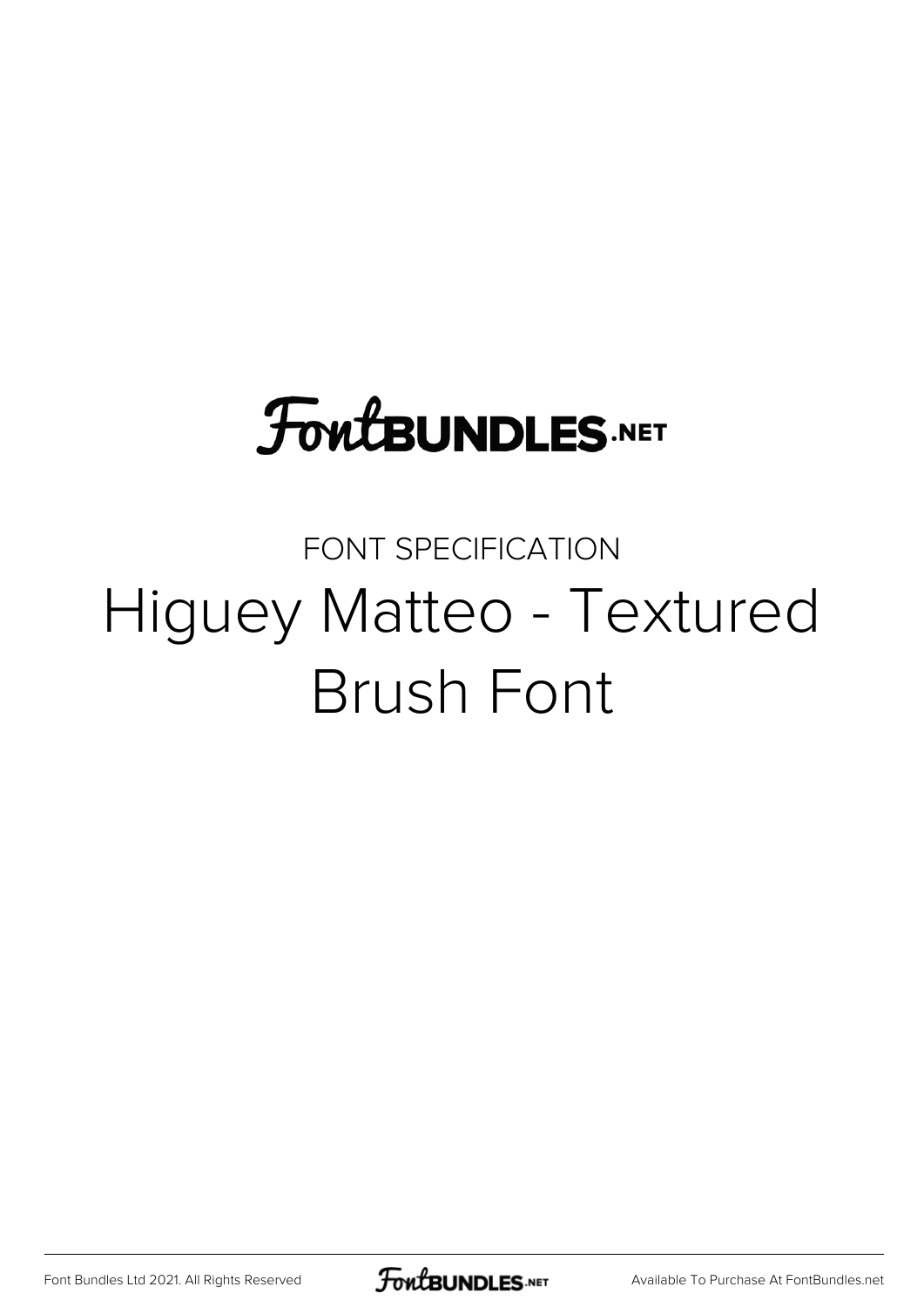## Hugey Matteo - Regular

**Uppercase Characters** 

ABCOEFGHIJKLWNOPQR STUVWXYZ

Lowercase Characters

abcdefghijklmnopgrstuv  $uxyz$ 

**Numbers** 

0123456789

**Punctuation and Symbols** 

 $%$  $3 \text{ if } j \neq j \neq k$  $\alpha$   $\alpha$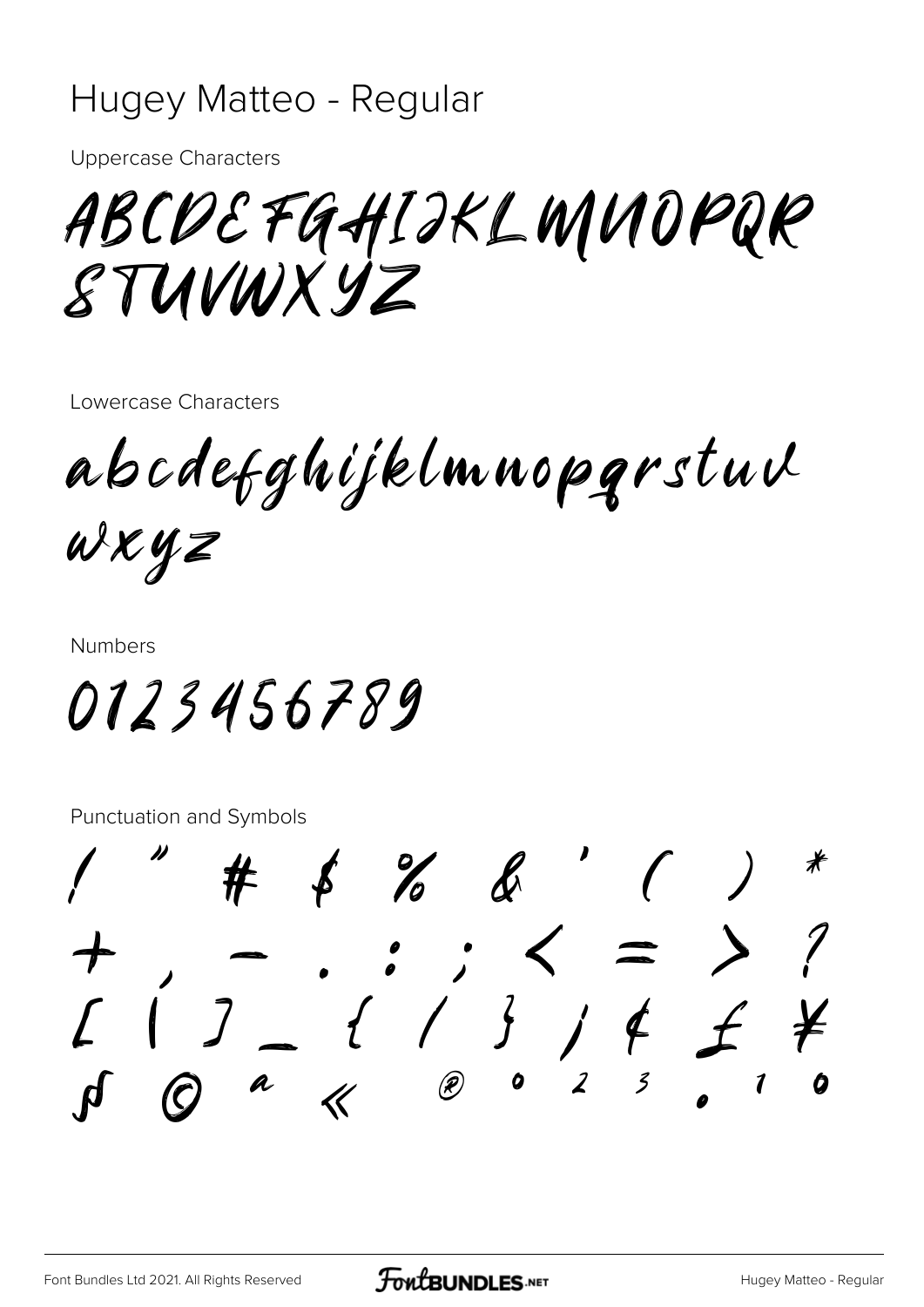All Other Glyphs

À Á Â Ã Ä Å Æ Ç È É Ê Ë Ì Í Î Ï Ð Ñ Ò Ó Ô Õ Ö × Ø Ù Ú Û Ü Ý ß à á â ã ä å æ ç è é ê ë ì í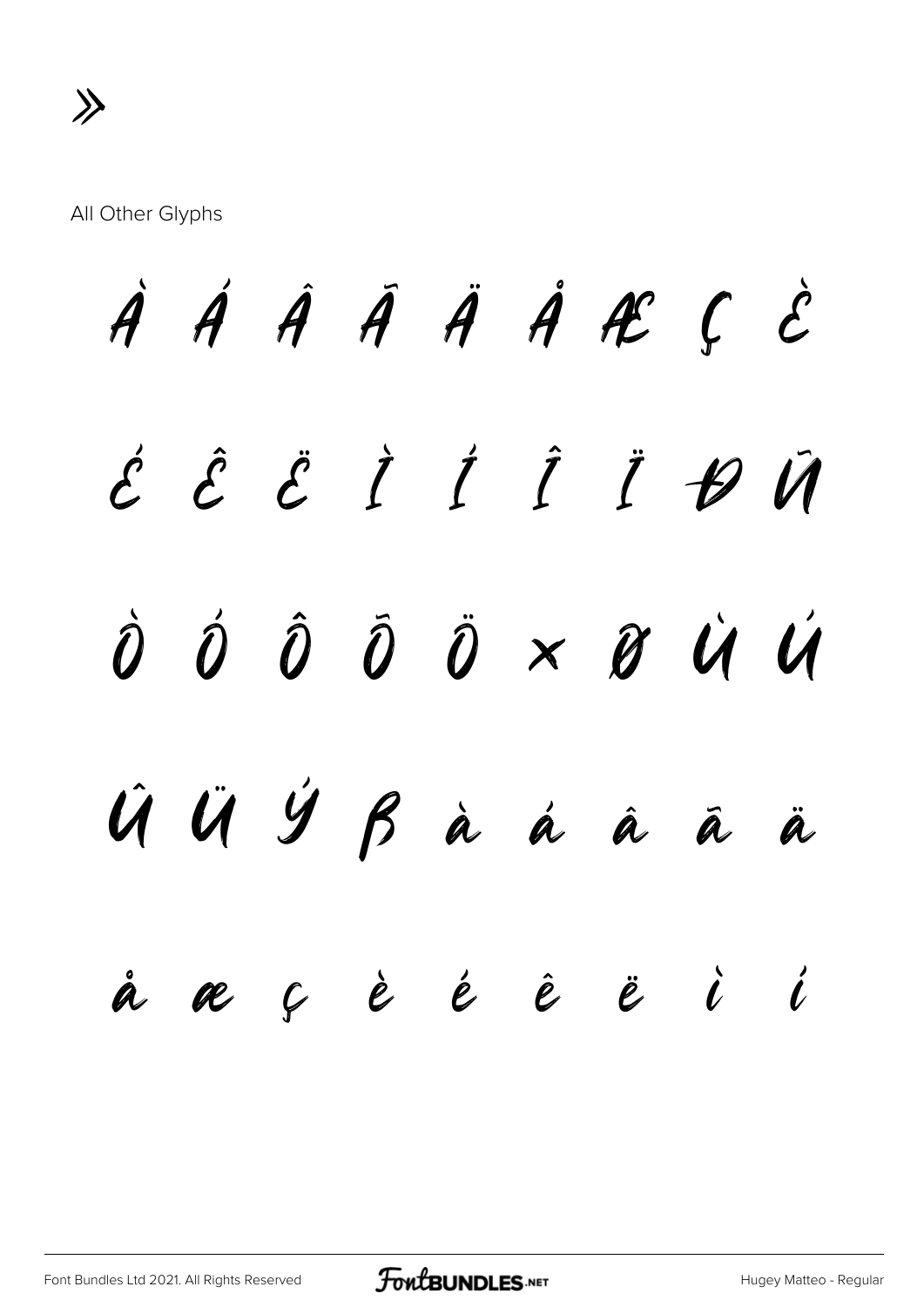$\hat{\iota}$   $\ddot{\iota}$   $\vec{n}$   $\dot{\omicron}$   $\acute{o}$   $\ddot{\omicron}$   $\ddot{\omicron}$   $\ddot{\omicron}$   $\ddot{\omicron}$ ø ù ú û ü ý ÿ Œ œ  $\begin{array}{ccccc} \text{N} & \text{N} & \text{N} & \text{N} & \text{N} & \text{N} & \text{N} & \text{N} & \text{N} & \text{N} & \text{N} & \text{N} & \text{N} & \text{N} & \text{N} & \text{N} & \text{N} & \text{N} & \text{N} & \text{N} & \text{N} & \text{N} & \text{N} & \text{N} & \text{N} & \text{N} & \text{N} & \text{N} & \text{N} & \text{N} & \text{N} & \text{N} & \text{N} & \text{N} & \text{N} & \text$ OT ET ETT OT WT UT UT UT CC EE dd U oo ss tt a bo dd  $\upsilon$  fr g/h/i/j/k/ $\upsilon$ m/